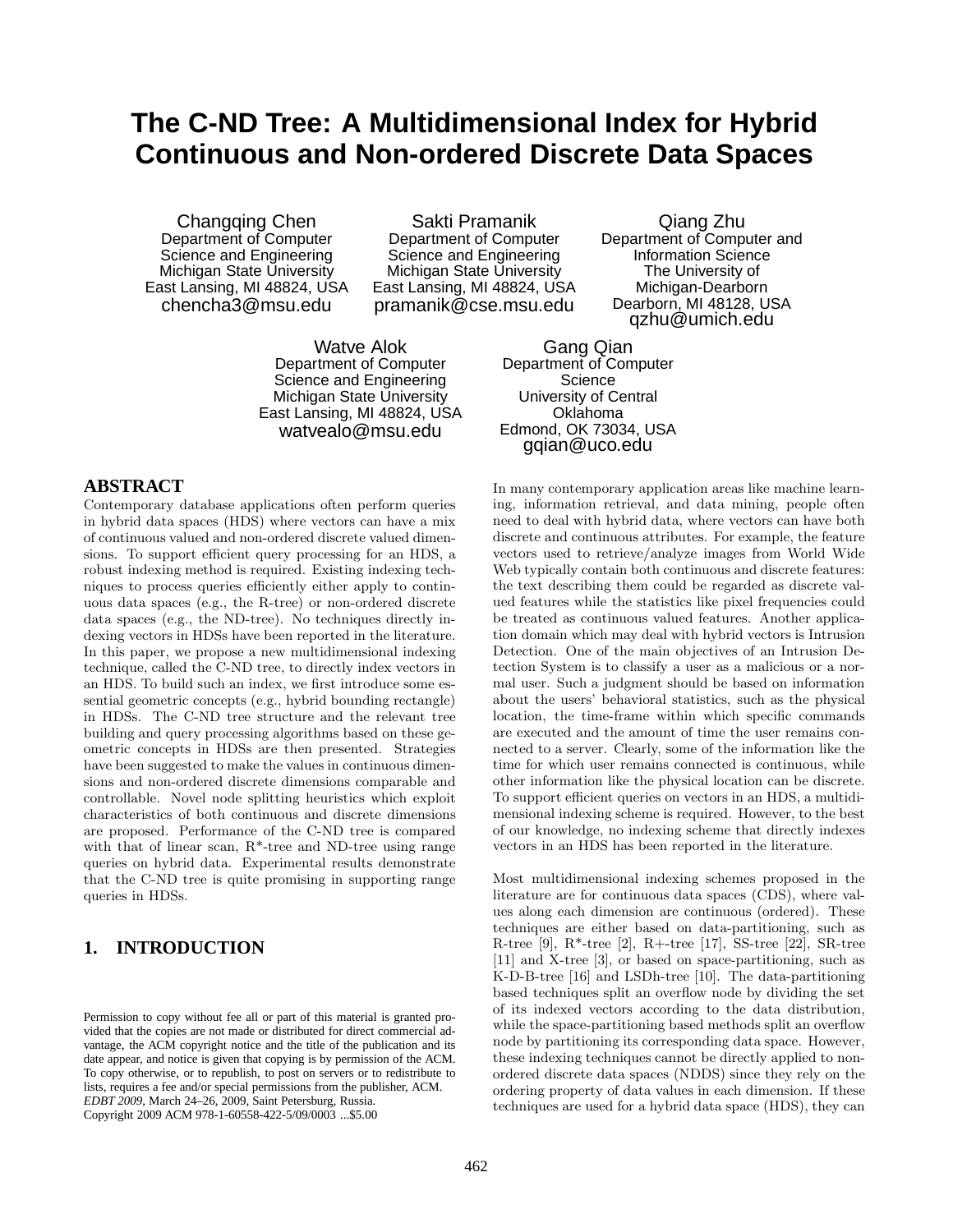only index the continuous subspace of the HDS.

The vectors in an NDDS can be considered as fixed length strings when the alphabet for every dimension of an NDDS is the same. In this case, the string indexing methods, such as Tries [6], Prefix B-tree [1] and String B-tree [7], can be utilized. To deal with more general cases and overcome the limitations of string indexing methods, two multidimensional indexing techniques specially designed for NDDSs, i.e., the ND-tree [13, 14] and the NSP-tree [15], have been recently proposed. The ND-tree is based on data-partitioning, while the NSP-tree is based on space-partitioning. Both techniques exploit the unique characteristics of an NDDS. If they are used for an HDS, they can only index the discrete subspace of the given HDS.

Issues in processing hybrid data in various application areas have also been studied in the literature. A number of discretization methods were suggested to convert continuous data to discrete data [4, 8, 12]. Indexing methods are presented in [20, 21] to search for images and videos with both discrete and continuous features. However, these indexes can not support queries on discrete and continuous dimensions simultaneously. The Multi-scale Similarity Indexing (MSI) method was introduced in [18, 19] to index multiple text and visual features for images. This method first partitions each feature space into clusters, then uses the similarity of each image to its corresponding cluster's center as an indexing key, and applies a mapping function to keep the keys for each cluster distinct in different scale levels. After the multiple features are transformed into a one-dimensional key space, the standard B+-tree is employed to index these keys.

In this paper, we present a new indexing technique, inspired by the  $R^*$ -tree [2] and the ND-tree [13], to directly index vectors (without conversion/transformation) in an HDS. We first define some essential geometric concepts such as rectangle, area, edge length, and overlap in an HDS. Based on these concepts, a multidimensional hybrid tree, called the C-ND tree, and the relevant algorithms are developed. To deal with the unique characteristics of an HDS, a novel nodesplitting strategy called the hybrid split, which combines two splits (one on a non-ordered discrete dimension and the other on a continuous dimension) into one, is proposed. We conducted extensive experiments to compare the query performance of the C-ND tree with that of the ND-tree and the R\*-tree. We also compared the C-ND tree performance with the  $10\%$  linear scan for the given HDS. Our experimental results demonstrate that the C-ND tree is generally more efficient than the other three existing methods.

The rest of the paper is organized as follows. Section 2 introduces the relevant concepts and notations. Section 3 presents the C-ND tree, including its tree structure and relevant algorithms. Section 4 reports our experimental results. Section 5 summarizes the conclusions and future work.

# **2. CONCEPTS AND NOTATIONS FOR THE HDS**

An HDS is a multidimensional vector data space which contains both (ordered) continuous and non-ordered discrete dimensions. In the past, many indexing techniques were developed for the CDS. An NDDS, as opposed to the CDS, is a data space in which all elements/values along each dimension are discrete and have no natural ordering among them. An example of non-ordered discrete data could be the colors like red, green and blue. Every color is unique but there is no natural ordering among them.

To develop an indexing technique, like the R\*-tree for CDSs and the ND-tree for NDDSs, for HDSs, some essential geometric concepts such as rectangles in CDSs need to be extended to an HDS. The rest of this section will introduce and define such extended geometric concepts to be used in our C-ND tree.

Let d be the total number of dimensions and let  $D_i(1 \leq i \leq j)$ d) be the domain for the  $i^{th}$  dimension in an HDS, which can be either continuous or non-ordered discrete. For a continuous dimension,  $D_i$  is an interval/range of real numbers. Let  $min(D_i)$  and  $max(D_i)$  denote the smallest and the largest numbers in the range such that  $D_i = [\min(D_i), \max(D_i)].$ We define domain size (or length) of a continuous dimension as  $Length(D_i) = max(D_i) - min(D_i)$ . For a discrete dimension, its domain  $D_i$  is a set of non-ordered discrete values/elements/letters. The domain size (or length) of a discrete dimension is defined as the alphabet size of the  $i<sup>th</sup>$  dimension. Thus, for a discrete dimension, we have,  $Length(D_i) = |D_i|$ . A d-dimensional HDS  $\Omega_d$  is defined as the Cartesian product of the d domains:  $\Omega_d = D_1 \times$  $D_2 \times ... \times D_d$ .  $\alpha = (\alpha_1, \alpha_2, ..., \alpha_d)$  is a vector in  $\Omega_d$  if  $\alpha_i \in D_i(1 \leq i \leq d)$ . For simplicity, in the rest of this paper, we assume that all the discrete domains are identical and that all the continuous domains are identical. Similar to [14], the discussion can be easily extended to a space with domains of various sizes.

A hybrid (hyper-)rectangle R in  $\Omega_d$  is defined as the Cartesian product  $R = S_1 \times S_2 \times \ldots \times S_d$ , where  $S_i$  is called the component-set or range of R on the  $i^{th}$  dimension. If the  $i<sup>th</sup>$  dimension is discrete (i.e.,  $D_i$  is a discrete domain) then  $S_i$  is a set of discrete elements such that  $S_i \subseteq D_i$ . On the other hand, if the  $i^{th}$  dimension is continuous (i.e.,  $D_i$  is a continuous domain),  $S_i$  is a set  $[\min(S_i), \max(S_i)]$  such that  $\min(D_i) \leq \min(S_i) \leq \max(S_i) \leq \max(D_i).$ 

The area of a hybrid rectangle  $R = S_1 \times S_2 \times \ldots \times S_d$ , is defined as the product of lengths of all the component sets. Mathematically,  $Area(R) = \prod_{i=1}^{d} Length(S_i)$ . The perimeter of R is defined as,  $Perimeter(R) = \sum_{i=1}^{d} Length(S_i)$ . Given two hybrid rectangles  $R = S_1 \times S_2 \times \ldots \times S_d$  and  $R' = S_1' \times S_2' \times \ldots \times S_d'$ , the overlap of R and R' is  $Area(R \cap$  $R'$ ) =  $Area((S_1 \cap S'_1) \times (S_2 \cap S'_2) \times ... \times (S_d \cap S'_d)).$ 

Given a set of hybrid rectangles  $\{R_1, R_2, \ldots, R_n\}$  where,  $R_1 = S_{1,1} \times S_{1,2} \times \ldots \times S_{1,d}, R_2 = S_{2,1} \times S_{2,2} \times \ldots \times$  $S_{2,d},\ldots,\tilde{R}_n = S_{n,1} \times S_{n,2} \times \ldots \times S_{n,d}$ , the hybrid minimum bounding rectangle (HMBR) of  $\{R_1, R_2, \ldots, R_n\}$  is defined as the Cartesian product:  $\bigcup_{i=1}^{n} S_{i,1} \times \bigcup_{i=1}^{n} S_{i,2} \times$  $\ldots \times \bigcup_{i=1}^n S_{i,d}$ . The component set of the HMBR on the  $i^{th}$  dimension is  $S_{1,i} \cup S_{2,i} \cup \ldots \cup S_{n,i}$ . The edge length Length(HMBR, i) of the HMBR on the  $i^{th}$  dimension is  $|S_{1,i} \cup S_{2,i} \cup \ldots \cup S_{n,i}|$  if the dimension is discrete, and it is  $\max{\max(S_{1,i}), \max(S_{2,i}), \ldots \max(S_{n,i})\} - \min{\min(S_{1,i})}$  $\min(S_{2,i}), \ldots \min(S_{n,i})\}$  if the dimension is continuous.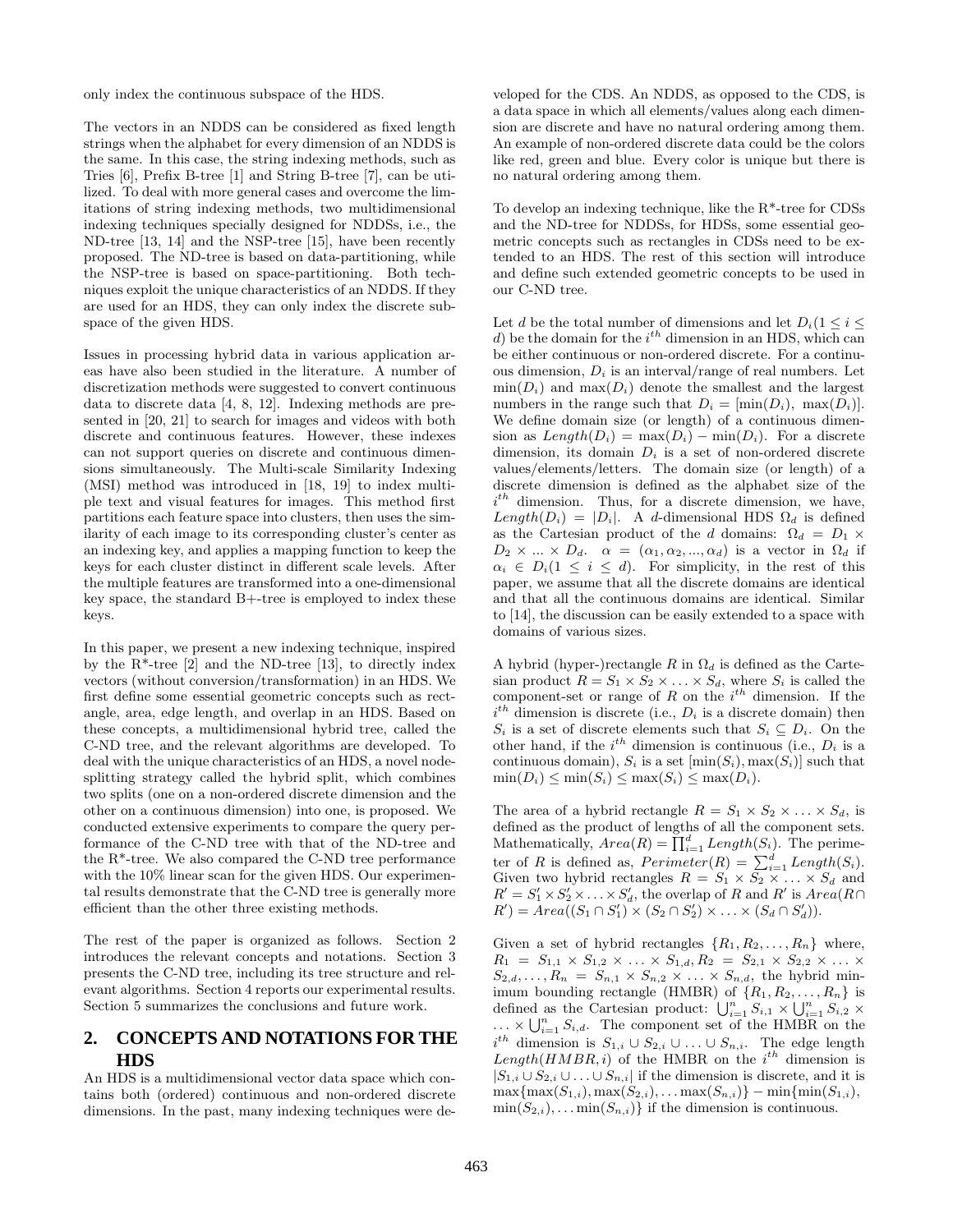Example 2.1. Consider an HDS  $\Omega_2$  with one discrete dimension with domain  $D_1$  and one continuous dimension with domain  $D_2$ .  $D_1$  has letters  $\{a, b, c, \ldots, j\}$ ,  $D_2$  has range [0, 10]. Two data points (vectors) in  $\Omega_2$  are  $P_1 = (a, 2.5)$ and  $P_2 = (e, 9.0)$ . Two rectangles in  $\Omega_2$  are  $R_1 = \{a, c\} \times$ [1.0, 5.5] and  $R_2 = \{c, h\} \times [1.5, 8.5]$ . The edge lengths of R<sup>1</sup> for the discrete and continuous dimensions are 2 and  $(5.5 - 1.0) = 4.5$ , respectively. The area of  $R_1$  is  $2 * 4.5 = 9$ . The overlap of  $R_1$  and  $R_2$  is  $1 * (5.5 - 1.5) = 4$ . The area of the HMBR of  $R_1$  and  $R_2$  is  $3*(8.5-1.0) = 22.5$ .

### **3. THE C-ND TREE**

In this section, we discuss the C-ND tree structure and the algorithms used to construct it. We also present an algorithm that processes range queries using the C-ND tree.

### **3.1 The Tree Structure**

A leaf node of the C-ND tree has entries which keep the information on indexed vectors (i.e., database keys) and their associated data in the underlying database. Hence each leaf node entry stores the discrete and continuous components of an indexed vector on all dimensions and keeps a pointer pointing to the actual data associated with the vector in the database. Each entry of a non-leaf node stores its child node's HMBR as well as a pointer to that child node. The discrete subspace information and continuous subspace information are recorded differently in non-leaf entries. Information for discrete dimensions is represented using a bitmap representation while information for a continuous dimension is stored by recording the lower and upper bounds of that dimension.

Like the ND-tree [13] and the  $R^*$ -tree [2], a C-ND tree is a balanced tree which meets the following requirements: (1) the root node has at least two children unless it is a leaf;  $(2)$  every node has between m and M children unless it is a root, where  $2 < m \leq M/2$ ; (3) all leaves appear at the same level. Figure 1 is an example of the C-ND tree, which shows the actual tree structure and the HMBRs of the tree.



Figure 1: An example of the C-ND tree in a 2 dimensional HDS with discrete domain  $\{A, G, T, C\}$ and continuous domain [−10, 10].

The C-ND tree is a dynamic indexing structure which allows insertion, deletion and query operations . When inserting a new vector V into a C-ND tree, a proper insertion path is selected from root note  $R$  down to a leaf node  $L$ .  $V$  is stored in L, and if L overflows, a hybrid splitting procedure is invoked to split  $L$  into two new leaf nodes. Splitting might propagate to nodes at higher levels along the insertion path until  $R$  is reached, in which case  $R$  is split into two and the C-ND tree grows one more level higher. In the rest of this section we will focus on insertion and query algorithms of the C-ND tree. The delete operation on the C-ND tree could be simply implemented as follows. When a vector is removed from a leaf node L, its HMBR is recalculated based on rest of vectors inside L, and parent nodes' HMBRs are updated if necessary. If the removal operation causes an underflow on node  $L$ , all remaining vectors in  $L$  are deleted then reinserted.

### **3.2 Normalized Geometric Measures**

To obtain an efficient C-ND tree, we adopt a number of heuristics which utilize the geometric concepts such as hybrid rectangles and their areas introduced in Section 2. One issue in applying these heuristics is to make sure both discrete and continuous subspaces contribute their information fairly for the geometric concepts in the HDS space. For example, consider an HMBR in a two dimensional HDS (one discrete dimension  $D$  and one continuous dimension  $C$ ). Assume the edge length on dimension  $D$  is 5 (i.e., the discrete component set contains 5 letters/elements), and the edge length for dimension  $C$  is 100 (i.e., the continuous component set/interval has a length/size of 100). Thus the perimeter value is calculated as  $5+100 = 105$ , which is clearly dominated by the absolute value of the continuous edge length and treats the discrete dimension unfairly.

To solve this problem, we adopt normalized measures. Specifically, when we calculate the edge length of an HMBR on a discrete dimension, we divide the number of elements of the HMBR on that dimension by the size of the domain on that dimension; when we calculate a continuous edge length of the HMBR, we divide the (total) length of the interval(s) of the HMBR on this dimension by the length of the corresponding domain. When using the normalized measures, edge lengths are the relative lengths with respect to the domain size, which are between 0 and 1. This normalized edge length is then used to calculate other relevant geometric measures such as areas and perimeters. Suppose in the above example the domain of discrete dimension D contains 10 letters/elements, and the domain of dimension C has range length 1000. The normalized edge length for the discrete component set with 5 letters/elements is calculated as  $5/10 = 0.5$ , and the normalized edge length of the continuous component set/interval with a length/size of 100 is calculated as  $100/1000 = 0.1$ . The normalized perimeter value is  $0.5 + 0.1 = 0.6$ , which reflects information from discrete and continuous subspaces fairly.

In the rest discussion of this paper, we always use the normalized measures unless stated otherwise.

### **3.3 Choose Leaf Node for Insertion**

Given a new data point/vector  $P$  to be inserted into a C-ND tree, a leaf node L needs to be found to accommodate P. Node L is found in a top down manner, i.e., starting from the root node, descending in the tree until a leaf node is picked. All the nodes picked during this procedure constitute the insertion path, and the leaf node L at the end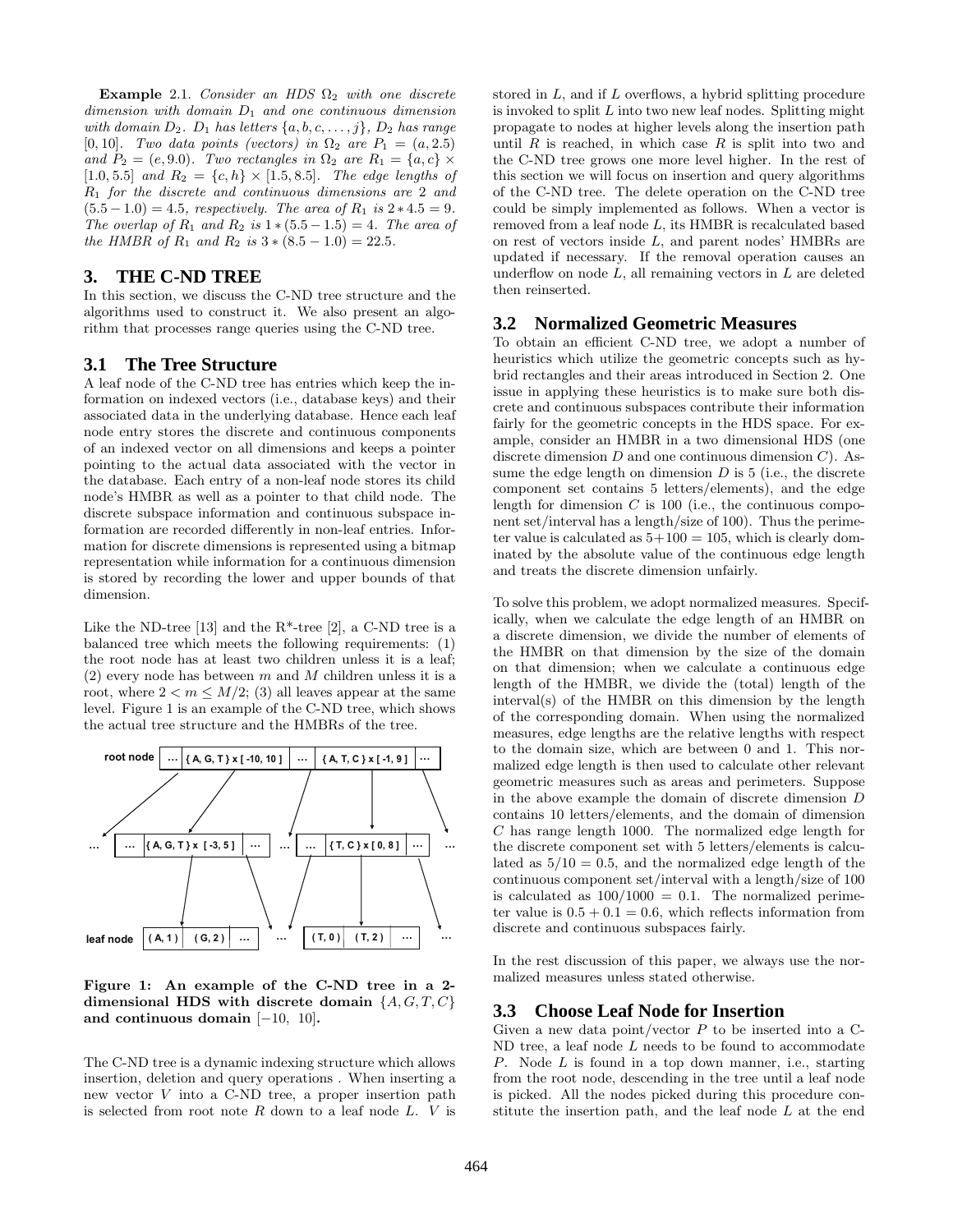of the insertion path is the one for accommodating P. If a non-leaf node  $N$  on the insertion path has one or more child nodes whose HMBRs containing  $P$ , the child node with the smallest HMBR area is chosen for the insertion. If  $P$  does not belong to any of  $N's$  child nodes' HMBRs, the following two heuristics are applied.

#### HC-1: Minimum Overlap Enlargement

As we know, a large overlap among nodes at the same level would increase the chance to search multiple paths in the C-ND tree during query processing. To avoid the large overlap, the child node that yields the least overlap enlargement after insertion is selected to accommodate  $P$ . If there is a tie, the following heuristic is applied.

### HC-2: Minimum Area Enlargement

The child node that yields the least area enlargement after insertion is chosen to accommodate  $P$ . If there is a tie again, a child is randomly chosen from the tied ones.

# **3.4 Splitting an Overflow Node of the C-ND Tree**

In this subsection, we discuss the steps and heuristics used to split an overflowing C-ND tree node. Splitting a node is accomplished in three steps: Generating candidate partitions from each subspace of the HDS, finding the best combination of candidate partitions, and redistributing uncommon entries.

One straightforward way to generate candidate partitions is to permute all  $(M+1)$  entries, then for each permutation (of  $(M+1)!$  ones) we put splitting points between the entries to separate the entries into two groups. However, even for small values of M it is computationally expensive to generate all possible splits. We propose a novel concept called the "hybrid split" for generating candidate partitions. As the C-ND tree indexes vectors involving both discrete and continuous component values, it is important that the splitting procedure considers both the subspaces for the optimized split. In the proposed splitting algorithm, we first generate discrete and continuous candidate partitions for the  $M+1$  entries from discrete subspace and continuous subspace separately, as described below. Then we find the combination of discrete and continuous candidate partitions which agrees the most on how to distribute entries in their respective subspaces, this step is to be described in Section 3.4.2. As the last step in hybrid split, common entries in both partitions are put into  $N_1$  and  $N_2$  directly and uncommon entries are redistributed using heuristics to be discussed in Section 3.4.3.

### *3.4.1 Generating Candidate Partitions for Subspaces*

As the first step for the hybrid split, we generate candidate partitions for the discrete and continuous subspaces, respectively. In fact, each dimension in a subspace is considered when generating candidate partitions. If the current dimension is discrete, we sort the entries in the splitting node using the auxiliary tree as described in [13]. If the current dimension is continuous, the entries in the splitting node are first sorted by the lower bound of the continuous component set/interval on that dimension and then by the upper bound of the continuous component set/interval on that dimension (if there are ties according to the first sort), resulting in



Figure 2: An example of generating candidate partitions in the C-ND tree.

a complete sorted entry list. Positions where a split point can be placed are constrained by the minimum space utilization. Consider the example shown in Figure 2. Suppose we have an overflowing node with twelve entries and one sorted entry list of these entries is  $E_1, E_2, E_3, \ldots, E_{12}$ . Let the minimum utilization constraint require at least four entries per node. We then have five possible candidate partitions  $S_1$ ,  $S_2$ ,  $S_3$ ,  $S_4$  and  $S_5$ . Each candidate partition  $S_i$  (1  $\leq i \leq 5$ ) divides entries in two groups: the first group is  $\lt E_1, \ldots, E_{i+3} >$  and the second is  $\lt E_{i+4}, \ldots, E_{12} >$ .

To efficiently choose a set of good partitions among all candidate ones for a given overflow node, some heuristics are needed. From extensive experiments, we have found that the following heuristics (named HS-1 through HS-3) are effective in choosing good candidate partitions for splitting an overflow node in the C-ND tree. Note that since candidate partitions are generated from discrete subspace and continuous subspace separately, MBRs in HS-1 ∼ HS-3 should be treated as only the discrete part or continuous part of the whole HMBR, depending on the subspace under consideration.

### HS-1: Minimum Overlap

Among all the candidate partitions, the one yielding the least overlap is most preferred for the subspace under consideration. If there is a tie, the following heuristic is applied.

#### HS-2: Maximum Span

Among all the candidate partitions that are tied for HS-1, the one with the maximum span is chosen. Here the span means the length/size of the discrete component set on a discrete dimension (or the continuous set/interval on a continuous dimension) of the overflow node's MBR before splitting. If there is still a tie, the following heuristic is applied.

#### HS-3: Maximum Balance

Among all the candidate partitions that are tied for HS-1 and HS-2, the one with the maximum balance is picked. Here we measure the balance by the difference between the lengths/sizes of the corresponding discrete component sets on the discrete dimension (or the corresponding continuous sets/intervals on the continuous dimension) of the two new nodes' MBRs after splitting the overflow node using the candidate partition under consideration. This heuristic tries to balance the lengths of the two new nodes' MBRs on the splitting dimension. In other words, the smaller the difference, the more balance the partition is.

When generating candidate partitions at a non-leaf level in the discrete subspace, we noticed that it is very hard to group entries in a non-leaf node based on the discrete component sets' information due to the fact that each entry in a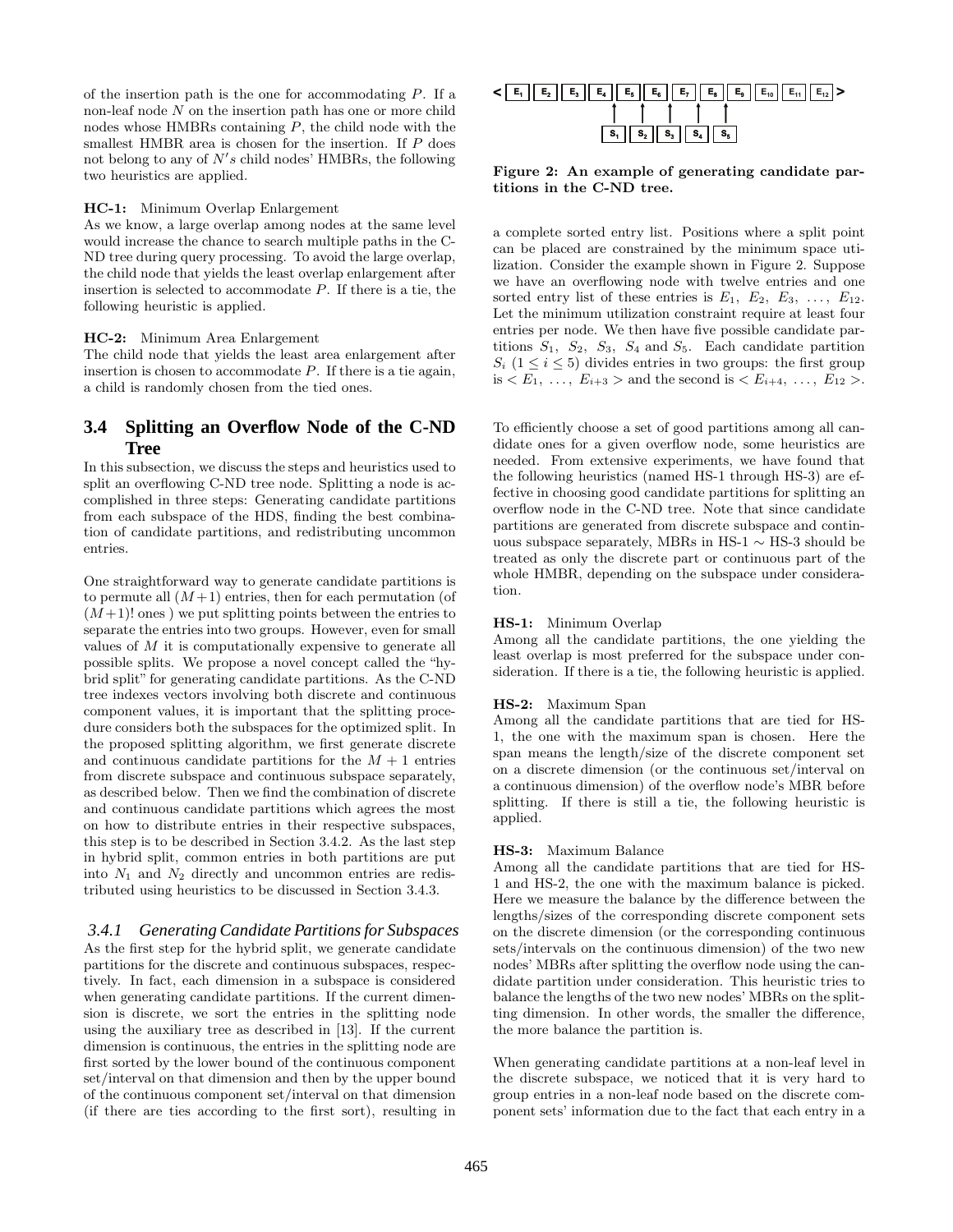non-leaf node may have multiple elements on a given discrete dimension, and those sets vary in cardinality and members largely. The more distinct sets we have, the harder it would be to separate them into two groups. This suggests picking a discrete dimension which has fewer distinct discrete component sets. Thus at a non-leaf level when generating candidate partitions from the discrete subspace, we choose the dimension on which the splitting node's entries have fewer distinct discrete component sets.

After applying HS-1  $\sim$  HS-3, there may still be ties. Hence, in general, we get two sets of partitions  $CP<sub>d</sub>$  and  $CP<sub>c</sub>$ , representing candidate partitions generated from discrete and continuous subspaces, respectively.

# *3.4.2 Choosing the Best Combination of Discrete and Continuous Partitions*

The next step of the hybrid split is to find the best combination of candidate partitions from  $CP<sub>d</sub>$  and  $CP<sub>c</sub>$  generated in Section 3.4.1. That is, suppose  $CP<sub>d</sub>$  has candidate partitions  $D_1$ ,  $D_2$ , ...,  $D_i$  and  $CP_c$  has candidate partitions  $C_1, C_2, \ldots, C_i$ , for all combinations of  $\{D_m, C_n\}$ , where  $1 \leq m \leq i$ , and  $1 \leq n \leq j$ , the following heuristic HS-4 is applied to pick the best combination.

Given a partition  $D_m$ , the whole entry set of the overflow node is separated into subsets  $D_{m1}$  and  $D_{m2}$ . Similarly,  $C_n$  is divided into two subsets  $C_{n1}$  and  $C_{n2}$ . When combining  $D_m$  and  $C_n$ , the whole entry set is divided into 4 subsets: $D_{m1} \cap C_{n1}$ ,  $D_{m1} \cap C_{n2}$ ,  $D_{m2} \cap C_{n1}$  and  $D_{m2} \cap C_{n2}$ , as illustrated in Figure 3. Note that these four subsets have common entries between partitions  $D_m$  and  $C_n$ . Since each partition has to include its two subsets, we have the following two combined common sets between  $D_m$  and  $C_n$ :  $(D_{m1} \cap C_{n1}) \cup (D_{m2} \cap C_{n2}),$  and  $(D_{m1} \cap C_{n2}) \cup (D_{m2} \cap C_{n1}).$ 



**Partition C<sup>n</sup> on continuous dimension y**

### Figure 3: A combination of discrete and continuous candidate partitions.

### HS-4: Maximum Number of Common Entries

Given a combination of candidate partitions  $D_m$  and  $C_n$ , let  $M_{11}$  be the number of entries in  $D_{m1} \cap C_{n1}$  and  $M_{12}$ be the number of entries in  $D_{m2} \cap C_{n2}$ . Similarly, let  $M_{21}$ be the number of entries in  $D_{m2} \cap C_{n1}$  and  $M_{22}$  be the number of entries in  $D_{m1} \cap C_{n2}$ . Let  $M_1 = M_{11} + M_{12}$ ,  $M_2 = M_{21} + M_{22}$ , the maximum number of common entries  $M_{mn}$  from the combination of  $D_m$  and  $C_n$  is defined as:

$$
M_{mn} = max\{M_1, M_2\}.
$$

Among all combinations of candidate partitions, the one with maximum  $M_{mn}$  is picked as the best combination of candidate partitions. If there is a tie, a random one is picked.

Note that during the hybrid split we are looking for a combination of splits which has as many common entries as possible, and the lower bound of the number of common entries is guaranteed by the following theorem:

**Theorem** 3.1. The number of common entries  $M_{mn}$  is at least 50% of the total number of entries to be distributed.

PROOF. Suppose a splitting overflow node contains  $P$  entries, let:

$$
S_1 = (D_{m1} \cap C_{n1}) \cup (D_{m2} \cap C_{n2}),
$$
  

$$
S_2 = (D_{m1} \cap C_{n2}) \cup (D_{m2} \cap C_{n1}).
$$

Here  $S_1$  has  $M_1$  entries and  $S_2$  has  $M_2$  entries. Since  $S_1 \cup S_2$ is the set of all entries in this splitting node and  $S_1 \cap S_2 = \emptyset$ , we have  $M_1 + M_2 = P$ ,  $(M_1 \geq 0, M_2 \geq 0)$ . If  $M_2(M_1)$ is smaller than or equal to  $[P/2], M_1(M_2)$  must be larger than or equal to  $[P/2]$ .  $\Box$ 

The characteristic proved above shows that the hybrid split will have a combination of candidate partitions which agree on at least 50% of total entries' distribution. This ensures that our split algorithm could always take advantage of both the discrete and continuous candidate partitions.

For the chosen combination of candidate partitions, we place the common entries as suggested by  $S_1$  or  $S_2$ , depending on which one is larger. The following subsection describes how to place uncommon entries.

### *3.4.3 Redistributing Uncommon Entries*

Once a best combination of candidate partitions from  $CP<sub>d</sub>$ and  $CP<sub>c</sub>$  is determined and their common entries are placed, the next step of the hybrid split is to redistribute the uncommon entries into the two common groups.

Given a combination of candidate partitions  $D_m$  and  $C_n$ , without loss of generality, suppose the common groups picked are  $CG_1 = D_{m1} \cap C_{n1}$  and  $CG_2 = D_{m2} \cap C_{n2}$ ; the uncommon groups are  $UG_1 = D_{m1} \cap C_{n2}$  and  $UG_2 = D_{m2} \cap C_{n1}$ . For all the entries remained in  $UG_1$  or  $UG_2$  and not within HMBR of  $CG_1$  or  $CG_2$ , they are put into a common group  $CG<sub>1</sub>$  or  $CG<sub>2</sub>$  using the following heuristics. After all the entries are distributed, the node splitting is determined.

Heuristics HS-5 and HS-6 are used to decide whether an uncommon entry  $E_i$   $(1 \leq i \leq n)$  in  $UG_1$  and  $UG_2$  should go to  $CG_1$  or  $CG_2$ . Let x represent the dimension from which  $D_m$  is generated and let y be the dimension for  $C_n$ .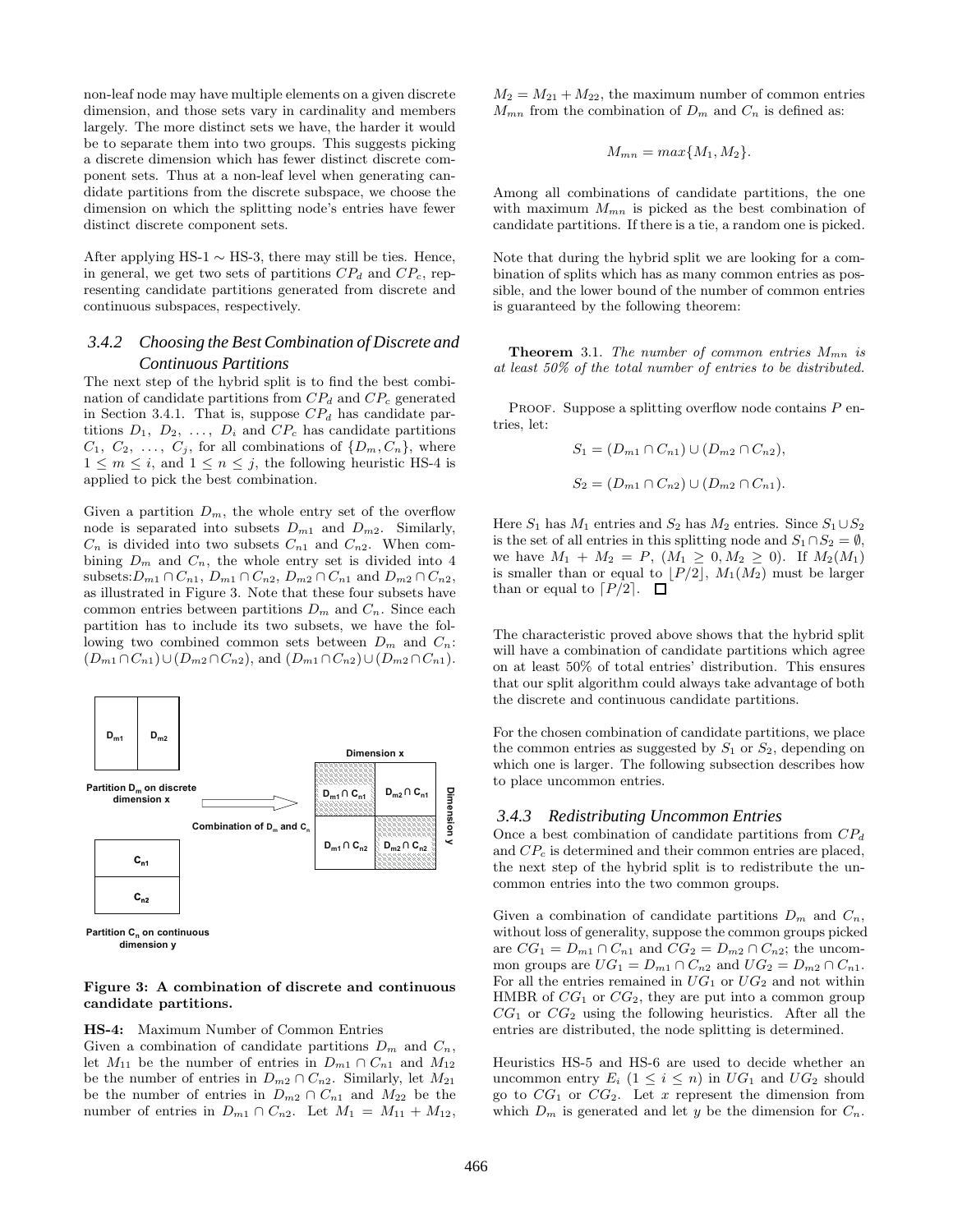In HS-5 and HS-6, the geometry concept is restricted to the 2-dimensional space composed of x and y. Let  $CG_1^i$  =  $CG_1 \cup \{E_i\}$  and  $CG_2^i = CG_2 \cup \{E_i\}, (1 \leq i \leq n)$ . First we apply HS-5 to  $E_i$ :

HS-5: Minimum Overlap of Common Groups An entry  $E_i$   $(1 \leq i \leq n)$  is put into  $CG_1$  or  $CG_2$  tentatively, then the common group which yields a less overlap after accommodating  $E_i$  is chosen. Let:

$$
O_1^i = Area((HMBR \text{ of } CG_1^i) \cap (HMBR \text{ of } CG_2)),
$$
  

$$
O_2^i = Area((HMBR \text{ of } CG_2^i) \cap (HMBR \text{ of } CG_1)).
$$

If  $O_1^i < O_2^i$ ,  $E_i$  is put into group  $CG_1$ ; if  $O_1^i > O_2^i$ ,  $E_i$  is put into group  $CG_2$ . Heuristic HS-6 is applied if  $O_1^i$  equals  $O_2^i$ .

HS-6: Minimum Ratio of Perimeter Enlargement and Area Enlargement

Similar to HS-5,  $E_i$   $(1 \leq i \leq n)$  is tentatively put into  $CG_1$ or  $CG_2$ . Both the perimeter and area are considered in this heuristic because we want to keep the area enlargement as large as possible and at the same time keep the perimeter enlargement as small as possible, which could improve the pruning power of the C-ND tree. The perimeter and area are two important geometry measurements in optimizing tree performance. By taking ratio of the two, we have both of them considered when redistributing uncommon entries. Let:

 $A_1 = Area(HMBR \text{ of } CG_1),$  $A_2 = Area(HMBR \text{ of } CG_2),$  $P_1 = Perimeter(HMBR of CG_1)$ ,  $P_2 = Perimeter(HMBR of CG_2)$ , and  $A_1^i = Area(HMBR \text{ of } CG_1^i)$ ,  $A_2^i = Area(HMBR \text{ of } CG_2^i)$ ,  $P_1^i = Perimeter(HMBR of CG_1^i)$ ,  $P_2^i = Perimeter(HMBR\ of\ CG_2^i)$ , where  $1 \leq i \leq n$ .

Now let  $T_1^i = (P_1^i - P_1)/(A_1^i - A_1), T_2^i = (P_2^i - P_2)/(A_2^i - A_2).$ If  $T_1^i < T_2^i$ ,  $E_i$  is put into group  $CG_1$ ; if  $T_1^i > T_2^i$ ,  $E_i$  is put into group  $CG_2$ . If  $T_1^i$  and  $T_2^i$  equal,  $E_i$  is put into the group with less number of entries.

Figure 4 shows an example of redistributing uncommon entries to common groups.

The performance of heuristics used in the hybrid split algorithm is reported in Section 4.2.

# **3.5 Processing Range Query Using the C-ND Tree**

In this paper, we consider range queries, which are popular in many application domains. Given a query vector  $q$  and a distance d, a range query retrieves all the indexed vectors which are within  $d$  distance from  $q$ .

To perform a range query in an HDS, we need a distance measure for the similarity between two vectors in the HDS (note that distance measure is not needed when building

#### **Dimension x**



Figure 4: An example of redistributing uncommon entries in a hybrid splitting procedure.

the C-ND tree. It is only used for range queries in computing the range). The distance measure in HDSs is still an open issue. There is no a well-known HDS distance measure available. In this paper, we extended the Hamming distance measure to the HDS. The extended Hamming distance measure (EHDM) is defined as follows.

Given two data points  $P = (p_1, p_2, \ldots, p_n)$  and  $P' =$  $(p'_1, p'_2, \ldots, p'_n)$  in a d-dimensional HDS, we define:

$$
EHDM(P, P') = \sum_{i=1}^{n} F(p_i, p'_i),
$$
\n(1)

where function  $F(p_i, p'_i)$  is defined as:

$$
F(p_i, p'_i) = \begin{cases} 0 & if i is a discrete dimension and \\ & p_i equals p'_i \\ & or i is a continuous dimension and \\ & |p_i - p'_i| \le t \\ & 1 & otherwise \end{cases}
$$

As can be seen from the equation above, when  $i^{th}$  dimension is continuous, threshold t determines closeness of  $p_i$  and  $p'_i$ . In all our experiments we set  $t = 0.001$ .

As we mentioned above, the construction of a C-ND tree does not rely on any distance measure, and the proposed EHDM is only used for the purpose of testing range queries using the indexing tree. There could be different distance measures for HDSs besides EHDM, but the extended Hamming distance provides a reasonable distance measure for an HDS, due to its simplicity and origin from the Hamming distance. Based on the extended Hamming distance measure on two vectors, the distance between a hybrid rectangle R and a query vector  $q$  can be defined as follows.

Given a d-dimensional HDS  $\Omega_d$ , a hybrid rectangle  $R =$  $S_1 \times S_2 \times \ldots \times S_d$  in  $\Omega_d$  and a query vector  $q = (q_1, q_2, \ldots, q_n)$ , the distance between  $R$  and  $q$  is calculated as:

$$
dist(R, q) = \sum_{i=1}^{n} f(S_i, q_i)
$$
 (2)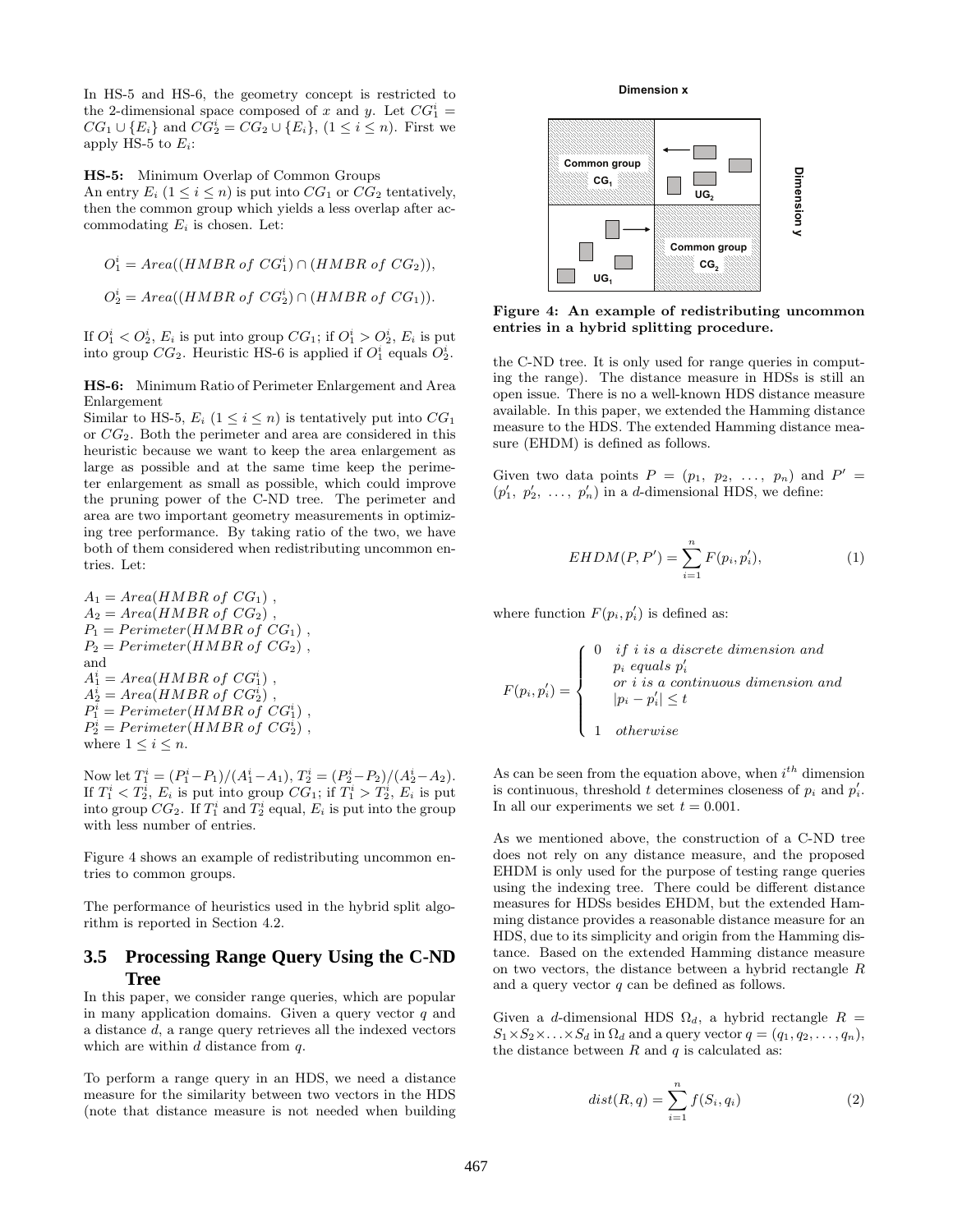where

$$
f(S_i, q_i) = \begin{cases} 0 & \text{if } i \text{ is a discrete dimension and} \\ q_i \in S_i \\ or i \text{ is a continuous dimension and} \\ (\min(S_i) - t) \le q_i \le (\max(S_i) + t) \\ 1 & otherwise \end{cases}
$$

Using the extended Hamming distance measure, based on equations (1) and (2) , a range query in an HDS could be defined as  $\{v|EHDM(v,q) \leq r\}$ , where v represents a vector in the result set,  $q$  represents the query vector and  $r$ represents a search distance(range). An exact query is a special case of a range query when  $r = 0$ .

The C-ND tree can be utilized to efficiently process range queries based on EHDM. The query processing algorithm is implemented by invoking the following function on the root node of the C-ND tree:

**Function** RangeQuery(N,q, r): Processing range queries **Input:** node N in a given C-ND tree, query vector  $q$  and distance r

Output: all data vectors indexed by the C-ND tree within distance r from q

Method: 1. let  $S = \emptyset$ 2. if  $N$  is a leaf then 3. for each vector  $v$  in  $N$  do 4. if  $EHDM(v, q) \leq r$  then 5.  $S = S \cup \{v\}$ 6. end if 7. end for 8. else 9. **for** each child node  $N'$  of node  $N$  **do** 10. if  $dist(HMBR \text{ of } N', q) \leq r$  then 11.  $S = S \cup RangeQuery(N', q, r)$ 12. end if 13. end for 14. end if 15. return S

### **4. EXPERIMENTAL RESULTS**

Extensive experiments were conducted to evaluate performance of the C-ND tree in comparison with some of the known indexing schemes. In this section we present our experimental results.

### **4.1 Experimental Setup**

The experiment programs were implemented in C++. Tests were conducted on Sun Fire v20z servers with 2x AMD Opteron 250 2.4GHz 64bit and 4 GB RAM running Linux OS and Intel Xeon quad-core 5345 processors with 8 GB ECC DDR2 RAM running SuSE Enterprise Linux 10 in a high performance computing cluster system.

Synthetic data sets were used for our experiments. They were generated randomly, consisting of both continuous and discrete dimensions. Given a domain  $D_i(1 \leq i \leq d)$ , d being the number of dimensions, a random integer between 0

and  $|D_i| - 1$  is generated for each discrete dimension. For each continuous dimension, its value is generated as a random decimal number between  $min(D_i)$  and  $max(D_i)$  (refer to Section 2). The same method is used to generate the query vectors for range queries. The query performance is measured by the number of I/Os (i.e., the number of tree nodes accessed) and is computed by averaging the I/Os over 200 queries.

# **4.2 Performance of Heuristics Used to Split Overflow Nodes**

To determine the effectiveness of heuristics on splitting an overflow node, we conducted a group of experiments on 10 different C-ND trees built from 10 different data sets. Each data set contains 1 million randomly generated vectors with 8 discrete dimensions and 8 continuous dimensions, where discrete dimensions have an alphabet size of 10 and continuous dimensions range from 0 to 1. The range query performance for each C-ND tree is measured by the average I/Os of 200 different queries. We take the average query performance for these 10 C-ND trees.

The first group of experiments was conducted for evaluating the effectiveness of heuristics used to generate candidate partitions (HS-1, HS-2, and HS-3). We compared the following versions of different combinations:

Version 1: using HS-1 only. Version 2: using HS-1 and HS-2. Version 3: using HS-1, HS-2 and HS-3.

The experiment results are reported in Table 1, where  $r_q$ denotes the query range used in the experiments.

Table 1: Effectiveness of heuristics used to generate candidate partitions.

|                             |       |        | version $r_q = 1$ $r_q = 2$ $r_q = 3$ | $r_a=4$ |
|-----------------------------|-------|--------|---------------------------------------|---------|
|                             | 68.57 | 370.64 | 1380.08 3716.94                       |         |
| $\mathcal{D}_{\mathcal{L}}$ | 57.18 | 286.28 | 1015.75                               | 2706.43 |
| -3-                         | 28.15 | 145.76 | 544.68                                | 1551.17 |

The second group of experiments was conducted for evaluating effectiveness of heuristics used to redistribute uncommon entries into common entry groups (HS-5 and HS-6). We considered the following versions:

Version 4: using HS-5 only. Version 5: using both HS-5 and HS-6.

The results for the second group of experiments are shown in Table 2.

From both groups of experiments we can see that when additional heuristics are applied, the performance of the C-ND tree is positively affected, which suggests the effectiveness of heuristics being used when building the C-ND tree.

# **4.3 Performance Comparisons With the 10% Linear Scan, ND-tree and R\*-tree**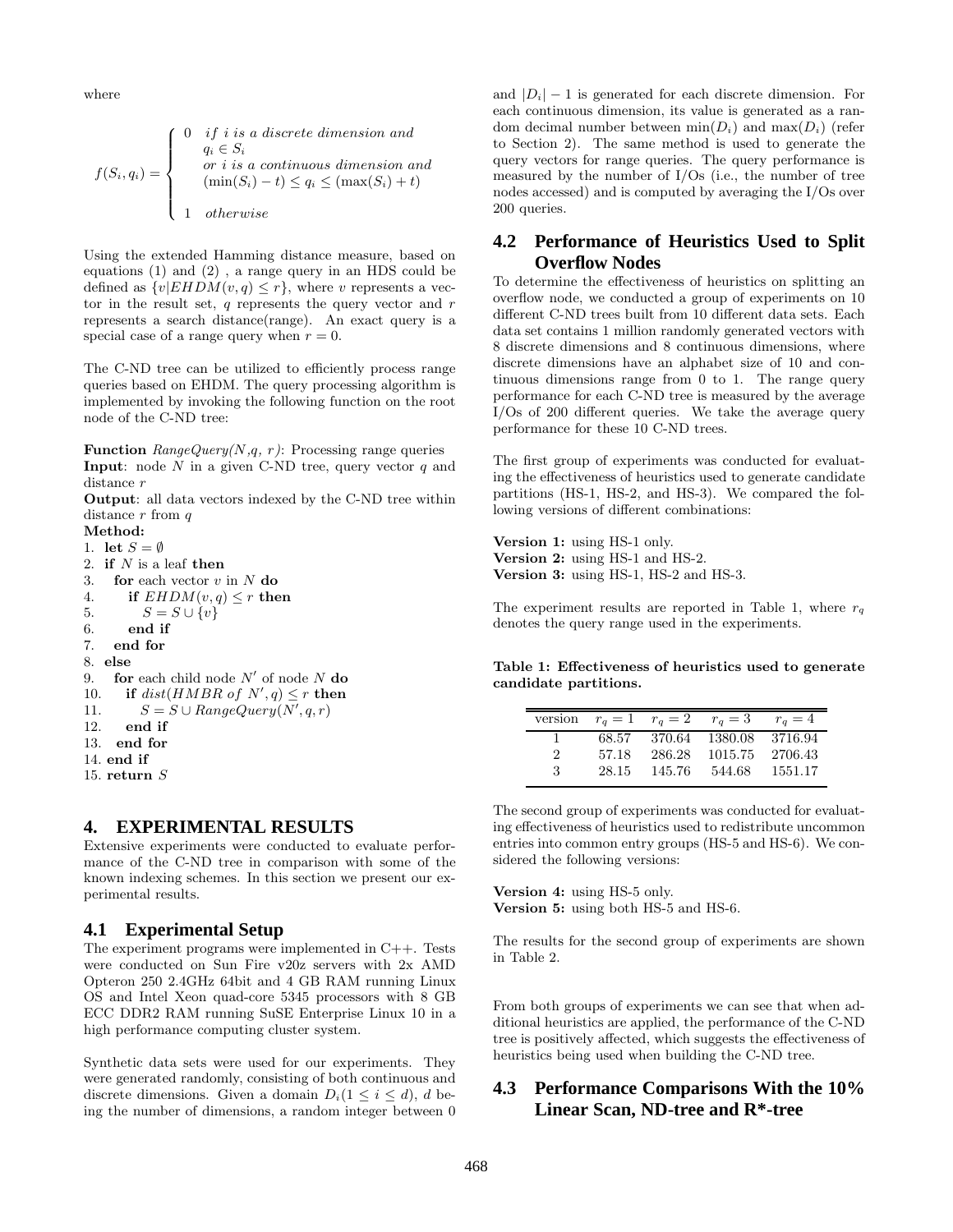Table 2: Effectiveness of heuristics used to redistribute uncommon entries.

|     |  | version $r_q = 1$ $r_q = 2$ $r_q = 3$ $r_q = 4$ |  |
|-----|--|-------------------------------------------------|--|
|     |  | 34.58 224.77 1019.48 3247.12                    |  |
| .5. |  | 28.15 145.76 544.68 1551.17                     |  |

We have compared the performance of the C-ND tree with that of the 10% linear scan, ND-tree and R\*-tree. Note that linear scan of a disk sequentially reads all the pages and, therefore, is faster than the random access of a disk page by a factor of about ten [5]. To have a fair comparison, we consider only 10% of all the pages, which is termed as "the 10% linear scan". As mentioned in Section 1, the ND-tree and the R\*-tree were not designed for indexing hybrid data. They can index only the discrete subspace or the continuous subspace of an HDS. We have adopted the ND-tree and R\* tree for hybrid data by storing the whole vector only in leaf nodes because both discrete and continuous dimensions are required for the range computation in the HDS.

Various parameters such as the database size, range size, alphabet size, and various mixes of discrete/continuous dimensions were considered in our experiments. From the results we see that in general the C-ND tree outperforms the other three approaches.

# *4.3.1 Effect of Database Sizes on Performance of the C-ND Tree*

We conducted experiments using data sets of sizes ranging from 10 million vectors to 19 million vectors, each with 8 discrete and 8 continuous dimensions. The alphabet size for each of the discrete dimensions was 10. Figure 5 shows the number of I/Os for each of the methods for range queries using range 2. As expected, with increasing database sizes, the number of I/Os increases for each of the indexing schemes. However, the C-ND tree outperforms all the other three methods. For database size of 19 million, the C-ND tree is three times more efficient than its nearest contender NDtree.



Figure 5: Effect of database size.

# *4.3.2 Effect of Varying Mix of Discrete and Continuous Dimensions*

In this set of experiments, we varied the mix of discrete and continuous dimensions while keeping the total number of dimensions fixed at 16. The alphabet size and the database size were set to 10 and 10 millions, respectively.

The results are shown in Figure 6. From the figure, it is observed that the C-ND tree outperforms the R\*-tree and the 10% linear scan. When the number of discrete dimensions is high, the ND-tree performance is close to the C-ND tree. When the number of discrete dimensions is very low, the ND-tree is even worse than the 10% linear scan for the data sets considered. An effective ND-tree cannot be created because the number of duplicate discrete subvectors in the discrete subspace is very high for the given data sets.



Figure 6: Effect of dimension mix.

### *4.3.3 Effect of Alphabet Sizes*

Figure 7 shows the performance of various indexing schemes with an increasing alphabet size. Here again, the C-ND tree is a clear winner. As the alphabet size increases, both the C-ND tree and the ND-tree have more pruning power. This is reflected in the decreasing number of I/Os.



Figure 7: Effect of alphabet size.

### *4.3.4 Effect of Different Range sizes for Queries*

Figure 8 shows the performance effect of the query range. From the results we see that, as the range size increases, the number of I/Os also increases for all the indexing methods, which is as expected. However, we also see that the C-ND tree outperforms the others for all the ranges shown.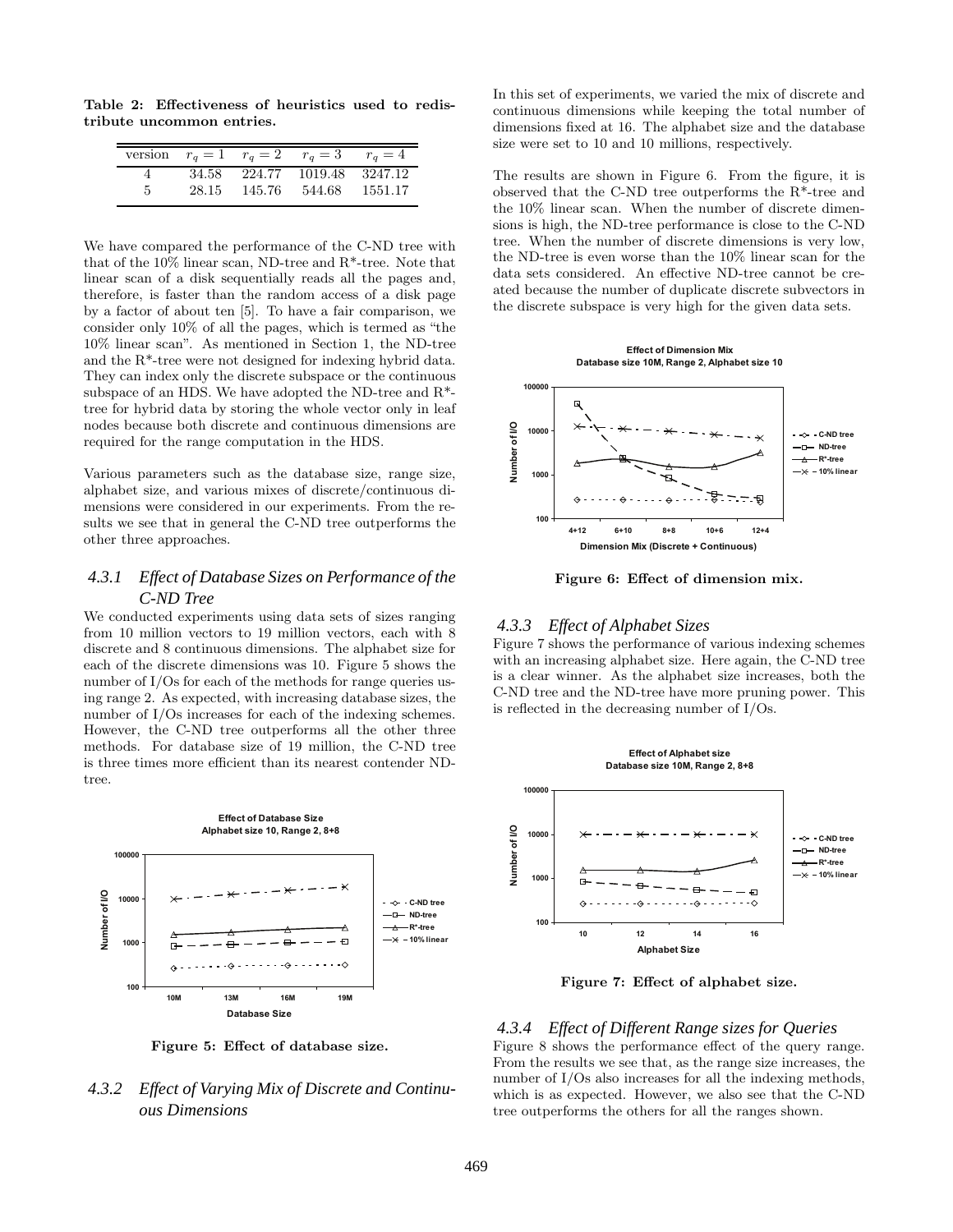

Figure 8: Effect of query range.

### **5. CONCLUSIONS**

There are numerous applications that require processing of large data sets in a hybrid data space with both continuous and discrete dimensions. To support efficient query processing for such hybrid data, a robust indexing method is required. In this paper, we present a new index technique, the C-ND tree, to directly index vectors in a hybrid data space.

To develop the C-ND tree, we first introduce some essential geometric concepts such as hybrid bounding (hyper- )rectangles in a hybrid data space. The tree structure and the relevant construction and querying algorithms are then presented based on some heuristics that we find to be effective in an HDS. The concept on length normalization is employed to make the measures on continuous and discrete dimensions comparable and controllable.

We conducted extensive experiments to evaluate the performance of the C-ND trees on hybrid data with various database sizes, mixes of continuous and discrete dimensions and different alphabet sizes. Our experimental results demonstrate that the C-ND tree is generally more efficient than the linear scan, the R\*-tree and the ND-tree. As expected, when the number of continuous dimensions in an HDS increases, the performance of the C-ND tree is closer to that of an R\* tree; when the number of discrete dimensions increases, the performance of the C-ND tree becomes closer to that of an ND-tree. The reason why the C-ND tree generally outperforms the R\*-tree and the ND-tree is that it can make use of the given query conditions on additional dimensions that the latter two methods cannot utilize to prune unnecessary search paths in the tree.

Our future work includes developing more effective indexing strategies/heuristics for HDSs.

### **6. ACKNOWLEDGMENTS**

Research supported by the US National Science Foundation (under grants  $\#$  IIS-0414576 and  $\#$  IIS-0414594), Michigan State University and the University of Michigan.

### **7. REFERENCES**

[1] R. Bayer and K. Unterauer. Prefix B-trees. ACM Transactions on Database Systems, pages 11–26, 1977.

- [2] N. Beckmann, H.-P. Kriegel, R. Schneider, and B. Seeger. The R\*-tree: an efficient and robust access method for points and rectangles. Proceedings of ACM SIGMOD, pages 322–331, 1990.
- [3] S. Berchtold, D. Keim, and H.-P. Kriegel. The X-tree: an index structure for high-dimensional data. Proceedings of the 22nd International Conference on VLDB, pages 28–39, 1996.
- [4] J. Catlett. On changing continuous attributes into ordered discrete attributes. Proceedings of the European Working Session on Machine Learning, pages 164–178, 1991.
- [5] K. Chakrabarti and S. Mehrotra. The hybrid tree: an index structure for high dimensional feature spaces. Proceedings of the 15th International Conference on Data Engineering, pages 440–447, 1999.
- [6] J. Clement, P. Flajolet, and B. Vallee. Dynamic sources in information theory: a general analysis of trie structures. In Algorithmica,  $29(1/2)$ , pages 307–369, 2001.
- [7] P. Ferragina and R. Grossi. The string B-tree: a new data structure for string search in external memory and its applications. Journal of the ACM, pages 236–280, 1998.
- [8] A. Freitas. A survey of evolutionary algorithms for data mining and knowledge discovery. Advances in Evolutionary Computing: Theory and Applications, pages 819–845, 2003.
- [9] A. Guttman. R-trees: a dynamic index structure for spatial searching. Proceedings of ACM SIGMOD, pages 47–57, 1984.
- [10] A. Henrich. The LSDh-tree: an access structure for feature vectors. Proceedings of the 14th International Conference on Data Engineering, pages 362–369, 1998.
- [11] N. Katayama and S. Satoh. The SR-tree: an index structure for high-dimensional nearest neighbor queries. Proceedings of ACM SIGMOD, pages 369–380, 1997.
- [12] S. Macskassy, H. Hirsh, A. Banerjee, and A. Dayanik. Converting numerical classification into text classification. Artificial Intelligence, 143(1), pages 51–77, 2003.
- [13] G. Qian, Q. Zhu, Q. Xue, and S. Pramanik. The ND-tree: a dynamic indexing technique for multidimensional non-ordered discrete data spaces. Proceedings of the 29th International Conference on VLDB, pages 620–631, 2003.
- [14] G. Qian, Q. Zhu, Q. Xue, and S. Pramanik. Dynamic indexing for multidimensional non-ordered discrete data spaces using a data-partitioning approach. Proceedings of ACM Transactions on Database Systems, 31(2), pages 439–484, 2006.
- [15] G. Qian, Q. Zhu, Q. Xue, and S. Pramanik. A space-partitioning-based indexing method for multidimensional non-ordered discrete data spaces. ACM Trans. on Information Syst, 23(1), pages 79–110, 2006.
- [16] J. Robinson. The K-D-B-tree: a search structure for large multidimensional dynamic indexes. Proceedings of ACM SIGMOD, pages 10 –18, 1981.
- [17] T. Sellis, N. Roussopoulos, and C. Faloutsos. The R+-tree: a dynamic index for multi-dimensional